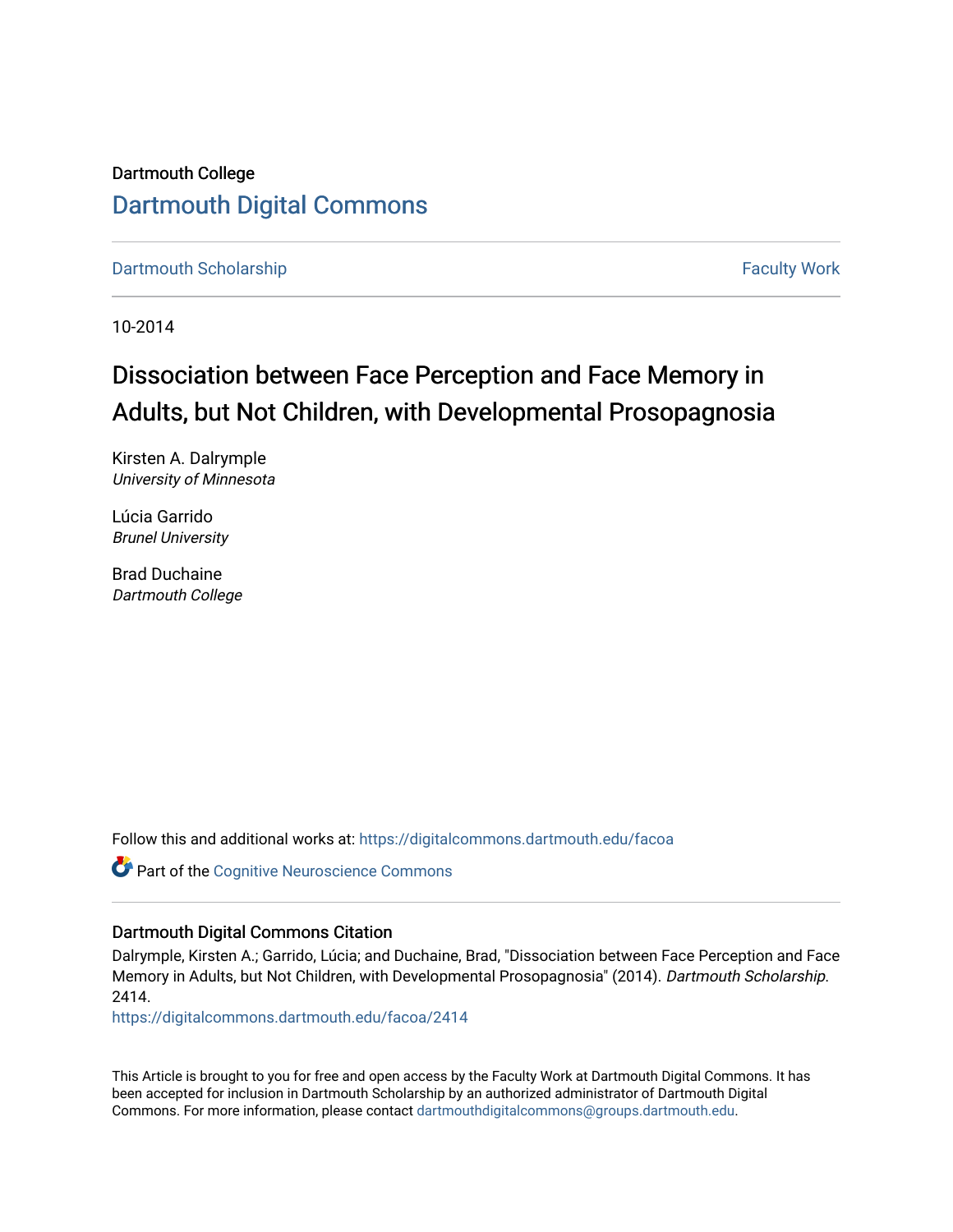Contents lists available at [ScienceDirect](http://www.sciencedirect.com/science/journal/18789293)



Developmental Cognitive Neuroscience

journal homepage: <http://www.elsevier.com/locate/dcn>



# Dissociation between face perception and face memory in adults, but not children, with developmental prosopagnosia

CrossMark

Kirsten A. Dalrymple<sup>a,∗</sup>, Lúcia Garrido<sup>b</sup>, Brad Duchaine<sup>c</sup>

<sup>a</sup> Institute of Child Development, University of Minnesota, Minneapolis, USA

**b** Department of Psychology, Brunel University, London, UK

<sup>c</sup> Department of Psychological and Brain Sciences, Dartmouth College, Hanover, USA

#### article info

Article history: Received 20 April 2014 Received in revised form 17 June 2014 Accepted 11 July 2014 Available online 1 August 2014

Keywords: Children Development Developmental prosopagnosia Face memory Face perception Face recognition

#### **ABSTRACT**

Cognitive models propose that face recognition is accomplished through a series of discrete stages, including perceptual representation of facial structure, and encoding and retrieval of facial information. This implies that impaired face recognition can result from failures of face perception, face memory, or both. Studies of acquired prosopagnosia, autism spectrum disorders, and the development of normal face recognition support the idea that face perception and face memory are distinct processes, yet this distinction has received little attention in developmental prosopagnosia (DP). To address this issue, we tested the face perception and face memory of children and adults with DP. By definition, face memory is impaired in DP, so memory deficits were present in all participants. However, we found that all children, but only half of the adults had impaired face perception. Thus, results from adults indicate that face perception and face memory are dissociable, while the results from children provide no evidence for this division. Importantly, our findings raise the possibility that DP is qualitatively different in childhood versus adulthood. We discuss theoretical explanations for this developmental pattern and conclude that longitudinal studies are necessary to better understand the developmental trajectory of face perception and face memory deficits in DP.

© 2014 The Authors. Published by Elsevier Ltd. This is an open access article under the CC BY license [\(http://creativecommons.org/licenses/by/3.0/](http://creativecommons.org/licenses/by/3.0/)).

Prosopagnosia is a neurocognitive disorder charac-terized by severely impaired face recognition [\(Bodamer,](#page-10-0) [1947\).](#page-10-0) Individuals with prosopagnosia fail to recognize familiar faces, such as those of family or friends, and sometimes even their own face in the mirror or in photographs. Acquired prosopagnosia results from damage to one or more parts of the face processing system, while developmental prosopagnosia (sometimes called congenital prosopagnosia) results from a failure to develop the mechanisms necessary for face recognition ([Behrmann and](#page-10-0) [Avidan, 2005; Susilo and Duchaine, 2013\).](#page-10-0)

Although prosopagnosia is defined as a disorder of face recognition, models of face processing decompose recognition into discrete cognitive stages. For example, [Bruce](#page-10-0) [and Young's \(1986\)](#page-10-0) influential model hypothesizes a separation between structural encoding of a face and face recognition units, which encode face memories. This division suggests that impaired face recognition can result from failures at one or more stages. More recent neurocognitive models of face processing also distinguish between face recognition processes involved in the visual analysis of faces, and those involved in facial familiarity [\(Gobbini](#page-10-0) [and Haxby, 2007; Haxby et al., 2000\).](#page-10-0) These neurocognitive models use functional imaging data to link these stages to

<sup>∗</sup> Corresponding author at: Institute of Child Development, University of Minnesota, 51 East River Parkway, Minneapolis, MN, USA. Tel.: +1 612 626 6171.

E-mail address: [kad@umn.edu](mailto:kad@umn.edu) (K.A. Dalrymple).

[http://dx.doi.org/10.1016/j.dcn.2014.07.003](dx.doi.org/10.1016/j.dcn.2014.07.003)

<sup>1878-9293/© 2014</sup> The Authors. Published by Elsevier Ltd. This is an open access article under the CC BY license [\(http://creativecommons.org/](http://creativecommons.org/licenses/by/3.0/) [licenses/by/3.0/](http://creativecommons.org/licenses/by/3.0/)).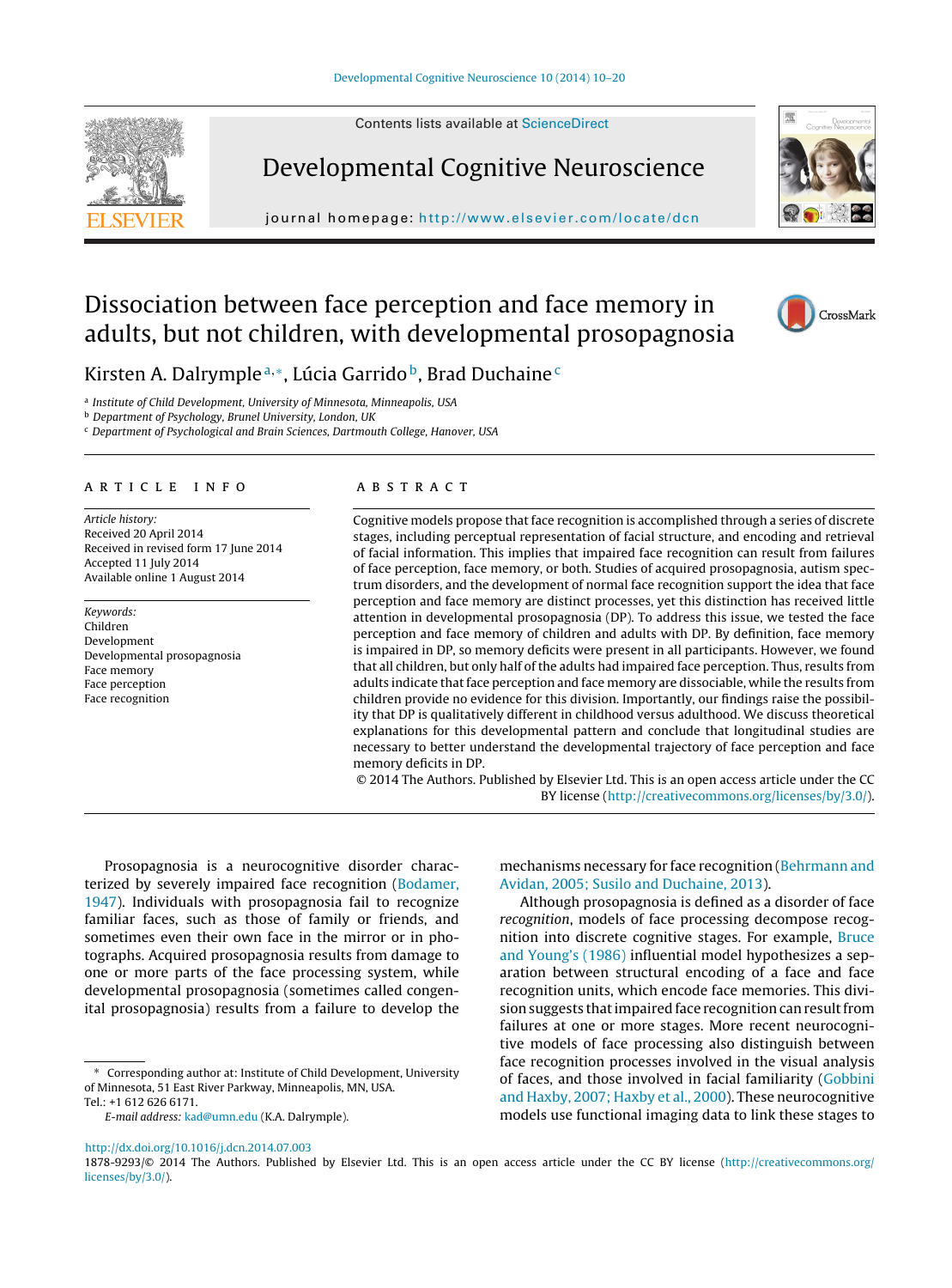distinct neuroanatomical regions in occipito-temporal cortex, and predict that a failure to develop these units or damage to them would result in particular types of face processing deficits.

Findings from a variety of sources shed light on the relationship between face perception and face memory. Here we define face perception as a set of processes that allow us to represent the properties of a face (with minimal memory demands), and face memory as a set of processes that allow us to store, retain, and later retrieve facial identity information. Behavioral data from individuals with acquired prosopagnosia has supported a division between face perception and face memory. Although some acquired cases are impaired at tests of face perception and face memory (e.g. [Barton et al., 2004; Busigny et al.,](#page-10-0) [2014; Dalrymple et al., 2011\),](#page-10-0) others demonstrate normal accuracy for face perception (though some have slower than normal reaction times) ([Barton et al., 2004; Dalrymple](#page-10-0) [et al., 2011; Tippett et al., 2000\).](#page-10-0)<sup>1</sup> It has been proposed that prosopagnosia with perceptual deficits results from occipitotemporal lesions, while prosopagnosia in the absence of perceptual deficits results from more anterior lesions [\(Barton, 2008; Barton and Cherkasova, 2003; Barton et al.,](#page-10-0) [2002; Damasio et al., 1990; Davies-Thompson et al., 2014\),](#page-10-0) though [Busigny et al.'s \(2014\)](#page-10-0) recent report suggests anterior lesions can also disrupt perception.

Research on the normal development of face perception has also suggested a distinction between face perception and face memory. Face perception appears to mature early, and at the same rate as perception for other objects, while face memory develops more slowly, over the first ten or more years of life, and with a more protracted developmental trajectory than memory for other classes of objects [\(Weigelt et al., 2014\).](#page-10-0) Data from atypical development also speak to this dissociation. A recent review on face processing in autism spectrum disorders (ASD) suggests that apparent discrepancies in findings of normal versus abnormal face processing in ASD can be explained by the dissociation between face perception and face memory [\(Weigelt et al., 2012\).](#page-11-0) After an analysis of 90 studies of face processing in ASD, [Weigelt et al. \(2012\)](#page-11-0) concluded that participants with ASD exhibit face processing impairments when tasks include a memory demand, even if the demand is minimal (e.g. in a sequential matching task with short delay) whereas most tasks of face perception did not reveal face processing deficits.

The dissociation between face perception and face memory has received little attention in the context of developmental prosopagnosia (DP) [\(Bowles et al., 2009;](#page-10-0) [Stollhoff et al., 2011\).](#page-10-0) Many cases of DP have been reported in detail, and while a number of these cases are impaired at both face perception and face memory (e.g. [Chatterjee](#page-10-0) [and Nakayama, 2012; Duchaine et al., 2007a; Duchaine](#page-10-0) [and Nakayama, 2006b; Duchaine et al., 2007b; Nunn et al.,](#page-10-0) [2001; Palermo et al., 2011; Yovel and Duchaine, 2006\),](#page-10-0) some cases achieve normal scores on tests of facial identity perception [\(Behrmann et al., 2005; Chatterjee and](#page-10-0) [Nakayama, 2012; Humphreys et al., 2007; McKone et al.,](#page-10-0) [2011; Palermo et al., 2011\).](#page-10-0) However, response times are not always provided, leaving the possibility that what appears to be normal performance may instead be the application of successful, but abnormal, feature matching strategies ([Busigny et al., 2014; Duchaine and Nakayama,](#page-10-0) [2004; Farah, 2004; Newcombe, 1979\).](#page-10-0) In support of this suggestion, the reports that did include reaction time (i.e. [Behrmann et al., 2005; Humphreys et al., 2007\)](#page-10-0) indicate that the DPs were significantly slower at the perceptual tasks than controls.

Thus it remains unclear whether face perception and face memory are dissociable in DP. Determining whether this dissociation exists in children and adults could illuminate the development and organization of face processing as well as the developmental trajectory of DP. Very little work has been done to characterize DP in children [\(Dalrymple et al., 2012\).](#page-10-0) The largest sample size of child DPs to-date is three [\(Wilson et al., 2010\),](#page-11-0) and the remaining studies each report only a single case ([Ariel and Sadeh,](#page-10-0) [1996; Brunsdon et al., 2006; de Haan and Campbell,](#page-10-0) [1991; Jones and Tranel, 2001; Joy and Brunsdon, 2002;](#page-10-0) [McConachie, 1976; Schmalzl et al., 2008\).](#page-10-0) Yet testing face memory and face perception in children with DP is particularly important: children may be less adept than adults at using compensatory strategies for recognizing faces because they have had less time to develop such strategies in daily life, and they may be less likely to devise alternative strategies that are effective in laboratory tests. Understanding DP in children is also of critical importance given the psychosocial impact of DP on these children and their families ([Dalrymple et al., 2014\).](#page-10-0) Accordingly, we tested the face perception and face memory abilities of children with DP to determine whether some individuals show evidence of preserved face perception despite impairments of face memory. We also report comparable data from adults with DP to determine whether qualitatively similar patterns of face recognition deficits are present in children and adults. At an individual level, knowing if particular individual is impaired with face perception, face memory, or both, will have important implications for the design of conditionspecific interventions.

#### **1. Study 1: Children**

# 1.1. Method

#### 1.1.1. Participants

Potential participants were selected from a group of children whose parents reported that their child experiences face recognition difficulties. These parents contacted us through our website faceblind.org or by email. Families who expressed an interest in participating in research studies completed a preliminary screening questionnaire, which was used to determine whether the children met our inclusion criteria. The primary criteria were that children

<sup>&</sup>lt;sup>1</sup> To reflect the division between deficits of face perception and face memory, some have reconditioned terms from the literature on visual agnosia ([Lissauer, 1890\),](#page-10-0) defining an "apperceptive" type of prosopagnosia as an inability to analyze the perceptual elements of a face, and contrasting it with an "associative" type of prosopagnosia, defined as the inability to form or access facial memories, despite intact face perception [\(Barton,](#page-10-0) [2003; Barton et al., 2002; Damasio et al., 1990; Davies-Thompson et al.,](#page-10-0) [2014; De Renzi et al., 1991; Fox et al., 2008; McConachie, 1976\).](#page-10-0)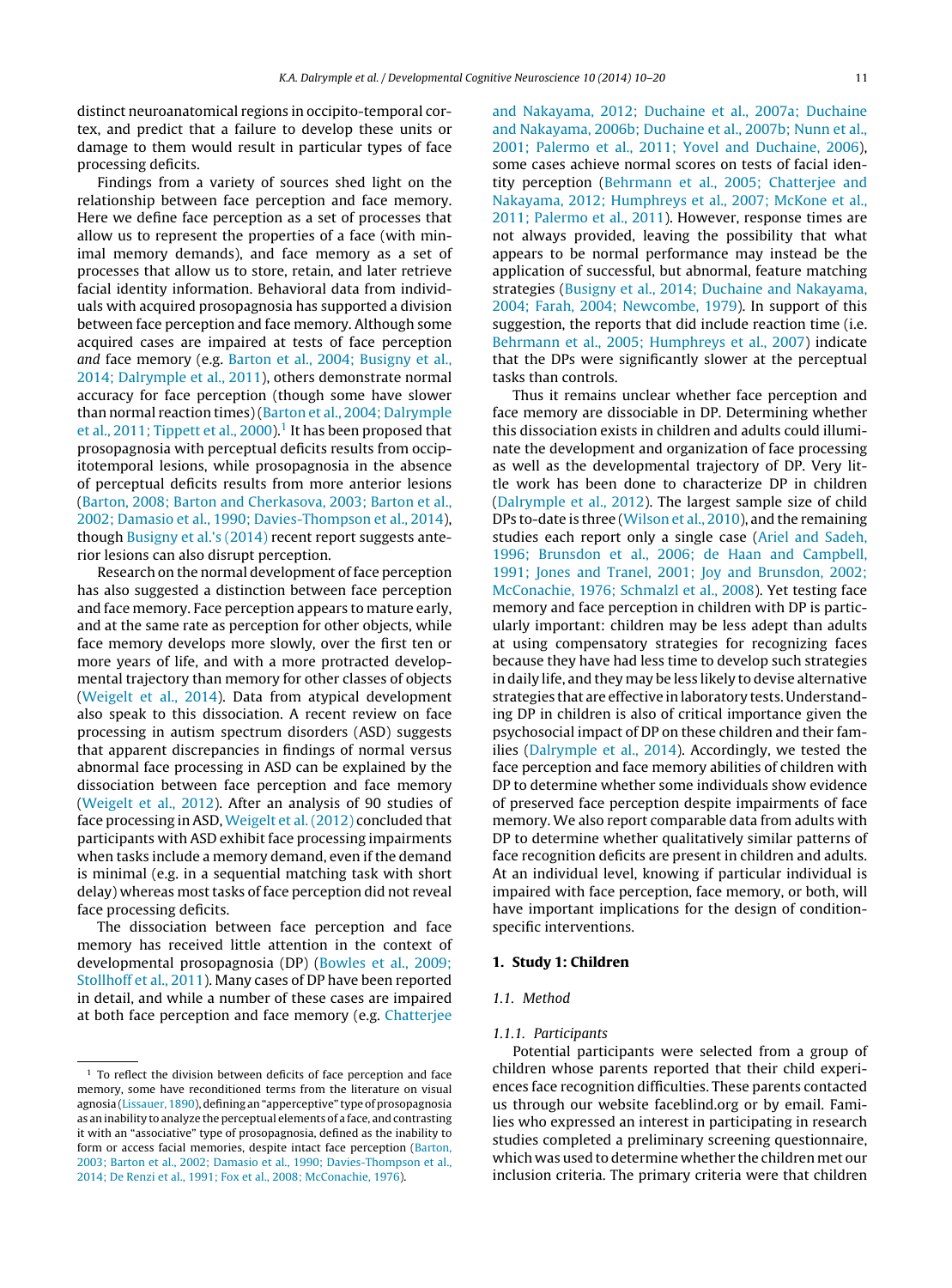The parents of children who met our inclusion criteria were contacted by email to ask if they were interested in having their child complete an in-home assessment of face recognition (one child participated in the lab). A member of the research team (KAD) traveled to the family homes. Eight children with DP were identified (3 females) and were included in the study. The mean age of these children was 8.5 years (SD = 2.6, range  $5-12$ ). All but one child (OP) were right handed. Parents and children first signed permission and assent forms to confirm their willingness to volunteer in the study. Assessment took one day, and children were compensated for their participation at the end of the day. Information about control participants is included with the test descriptions (below). This study was approved by the Committee for the Protection of Human Subjects at Dartmouth College.

#### 1.1.2. Assessment

Two tests of face memory (Cambridge Face Memory Test-Kids, Old/New Faces) were used to confirm prosopagnosia in the children with suspected DP. These children were additionally assessed with one test of face perception (Dartmouth Face Perception Test). Tests are described below. To determine whether impaired scores on face tests may have resulted from general factors (e.g., poor testtaking skills, lack of interest), we evaluated IQ (Wechsler Abbreviated Scale of Intelligence-II, [Wechsler, 2011\)](#page-10-0) and contrasted face memory with memory for other objects. Object memory was assessed with tests that were matched to the face memory tests in terms of format and difficulty. We also assessed low-level vision using the length, size, orientation, and position of gap subscales of the Birmingham Object Recognition Battery (BORB, [Riddoch and](#page-10-0) [Humphreys, 1993\).](#page-10-0) OP was unavailable for IQ testing or the BORB, and completed one of the two object memory tests. SWJ did not complete the BORB. BORB performance from the remaining children was compared to the published norms from adults that are distributed with the test [\(Riddoch and Humphreys, 1993\).](#page-10-0) All BORB scores were in the normal range except CN was in the impaired range on the position of gap subscale. We believe this single impaired score is not sufficient to suggest low-level visual impairments, because CN's object memory score was above average.

Below are descriptions of the two tests of face memory, and the test of face perception used with the children with DP. Example trials from the tests are in [Fig. 1. F](#page-4-0)or each test, the data from each child with DP were compared to data from between 12 and 20 typically developing children of the same age (CN, CM, and OP were compared to 7-year-olds). Object memory tasks were identical to the face memory tasks except that the stimuli were bicycles (matched in format to CFMT-K) or flowers (matched in format to Old/New Faces) instead of faces. It is challenging to match the difficulty of face and non-face tasks across all ages because of differences in the rate of development between face and non-face memory ([Weigelt et al., 2014\),](#page-10-0) but as can be seen in Supplementary Table 1, the 4-target versions of the CFMT-K and CBMT were particularly well matched in difficulty for 9-year-olds, the 6-target versions of these tasks were particularly well matched for 12-yearolds, and the Old/New Faces and Old/New Flowers were particularly well matched for 10-, 11-, and 12-year-olds. [Fig. 2](#page-5-0) shows accuracy means and standard deviations from typically developing children, with scores from DPs overlaid. Raw scores are provided in Supplementary Tables 1 and 2.

Supplementary material related to this article can be found in the online version at [http://dx.doi.org/10.1016/](http://dx.doi.org/10.1016/j.dcn.2014.07.003) [j.dcn.2014.07.003.](http://dx.doi.org/10.1016/j.dcn.2014.07.003)

#### 1.1.2.1. Face memory tests.

1.1.2.1.1. Cambridge Face Memory Test-Kids (CFMT-K). The Cambridge Face Memory Test-Kids is a memory task based on the adult version of the task (CFMT, [Duchaine and](#page-10-0) [Nakayama, 2006a\).](#page-10-0) Unlike the original CFMT, the CFMT-K uses faces of children instead of adults. Targets and distractors are male faces with neutral expressions chosen from the Dartmouth Database of Children's Faces [\(Dalrymple](#page-10-0) [et al., 2013\)](#page-10-0) and cropped so that hair and ears were removed.

This task begins with a practice session. A cartoon face is presented three times from three different angles (30◦ left, front,  $30^\circ$  right) for 3 s each. The participant is asked to try to remember the face and then to pick it out from a choice of three cartoon faces. Choice faces are presented at 30◦ left, front, 30◦ right, on three separate trials. The practice session is designed to familiarize the participant with the format of the test.

In the first part of the test the participant is introduced to the target faces using a procedure identical to the practice session, except that real faces are used instead of cartoons. Children 10-years-of-age and older learn six target faces (18 trials in Part 1), and children 9-years-of-age and younger learn four targets (12 trials in Part 1). In the second part of the test the participant is asked to review frontal views of the target faces, which are presented together on the screen for 20 s. At the end of the review period, test trials again consist of three choice faces. The participant is told that one of the choice faces is one of the targets, but is not informed which target will appear on any given trial. Each target appears five times in the second part of the test (6 targets: 30 trials; 4 targets: 20 trials). In the final part of the task, the participant is again asked to review the target faces for 20 s and then to choose the targets from a choice of three faces. This final part of the task differs from the second part because visual noise is added to the choice faces. Each target appears four times (6 targets: 24 trials; 4 targets: 16 trials). In total, the children 10-years-of-age and older children complete 72 trials, while children 9-years-of-age and younger complete 48 trials. Testing takes 10 to 15 min. Chance level performance on these tasks is 33.3%. Data from 92 typically developing children between 7 and 12 years indicates that the six-target version of this test has good internal consistency (Cronbach's  $\alpha$  = 0.89), and data from a separate group of 55 typically developing children between 7 and 9 years showed the four-target version of this test has comparable internal consistency (Cronbach's  $\alpha$  = 0.89).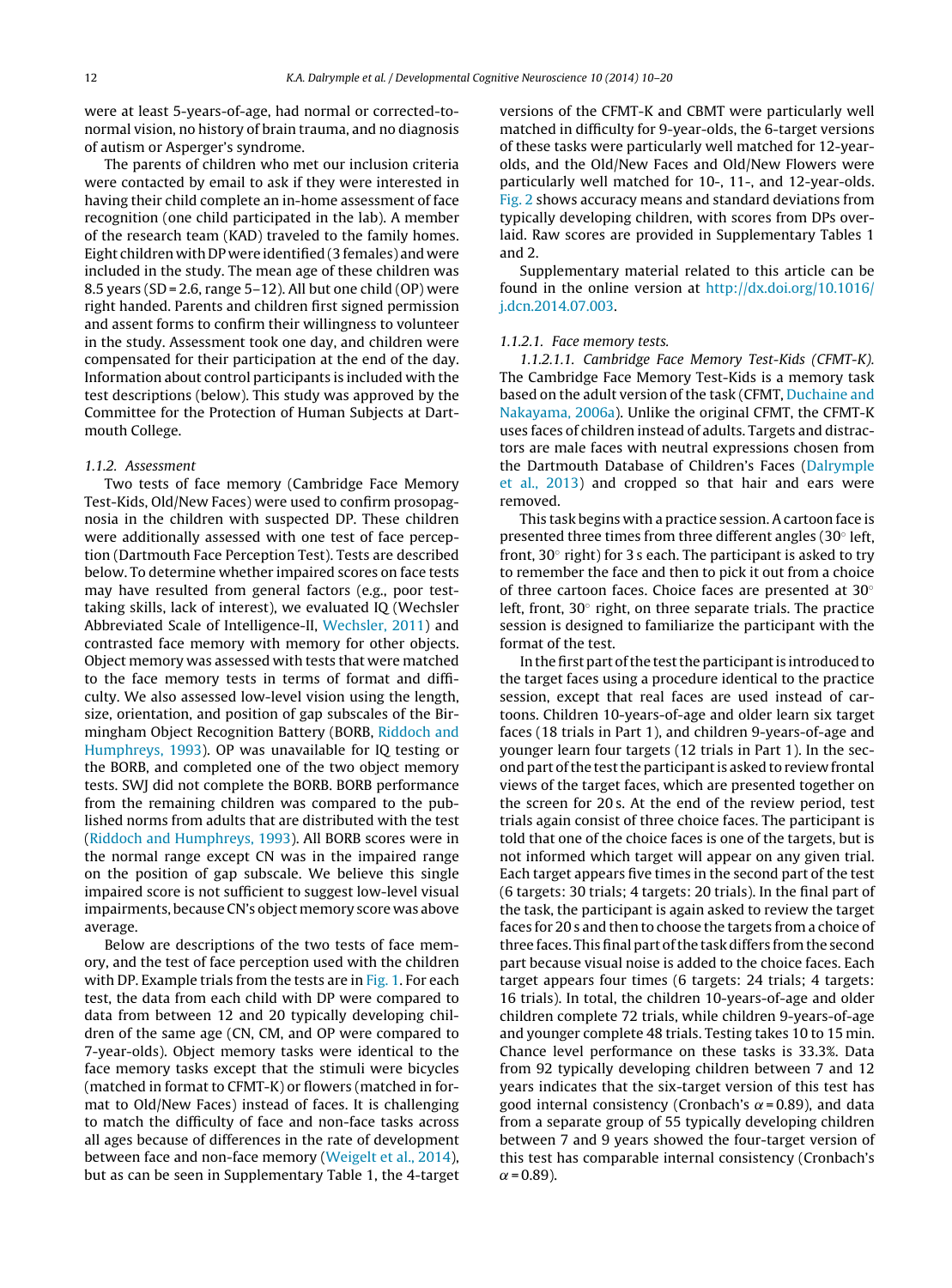<span id="page-4-0"></span>

**Fig. 1.** Examples from children's tasks: (a) Cambridge Face Memory Test-Kids (CFMT-K), (b) Old/New Faces, and (c) Dartmouth Face Perception Test (DFPT). CFMT-K instructions appear in the figure. Correct choices in this example are 1, 1, and 3. The Old/New test requires that participants identify which face is one of the 10 target faces memorized in Part 1 of the task. The DFPT requires participants to identify which of the three choice faces looks the most like the target face at the top of the screen. Choice faces in the DFPT are selected from a morph continuum between the target face and another face. The correct choice in this example is 3.

Old/New Faces. Ten target and 30 distractor faces were chosen from the Internet. All faces were female children, and were matched for age, facial orientation, and facial expression. Faces were grayscale and hair, ears, and any identifiable moles or freckles were removed.

For the encoding portion of this task, target faces are presented one at a time for 3 s each in the center of the screen. Targets are immediately shown again for 3 s each, and in the same order (i.e. each target was presented twice). The participant is instructed to look at the faces and try to remember them. For the test phase, one target and a similar-looking distractor appear simultaneously on the screen for 1 s. The participant is asked to press a key to indicate which face is one of the target faces (i.e. which is the "old" face). If the participant does not respond within the 1 s window, a blank screen with text, "Please respond now" appears, which remains until a response is provided. Targets appear three times each in random order, for a total of 30 trials. There are 30 unique distractors, and distractors are never repeated. Chance level performance for this test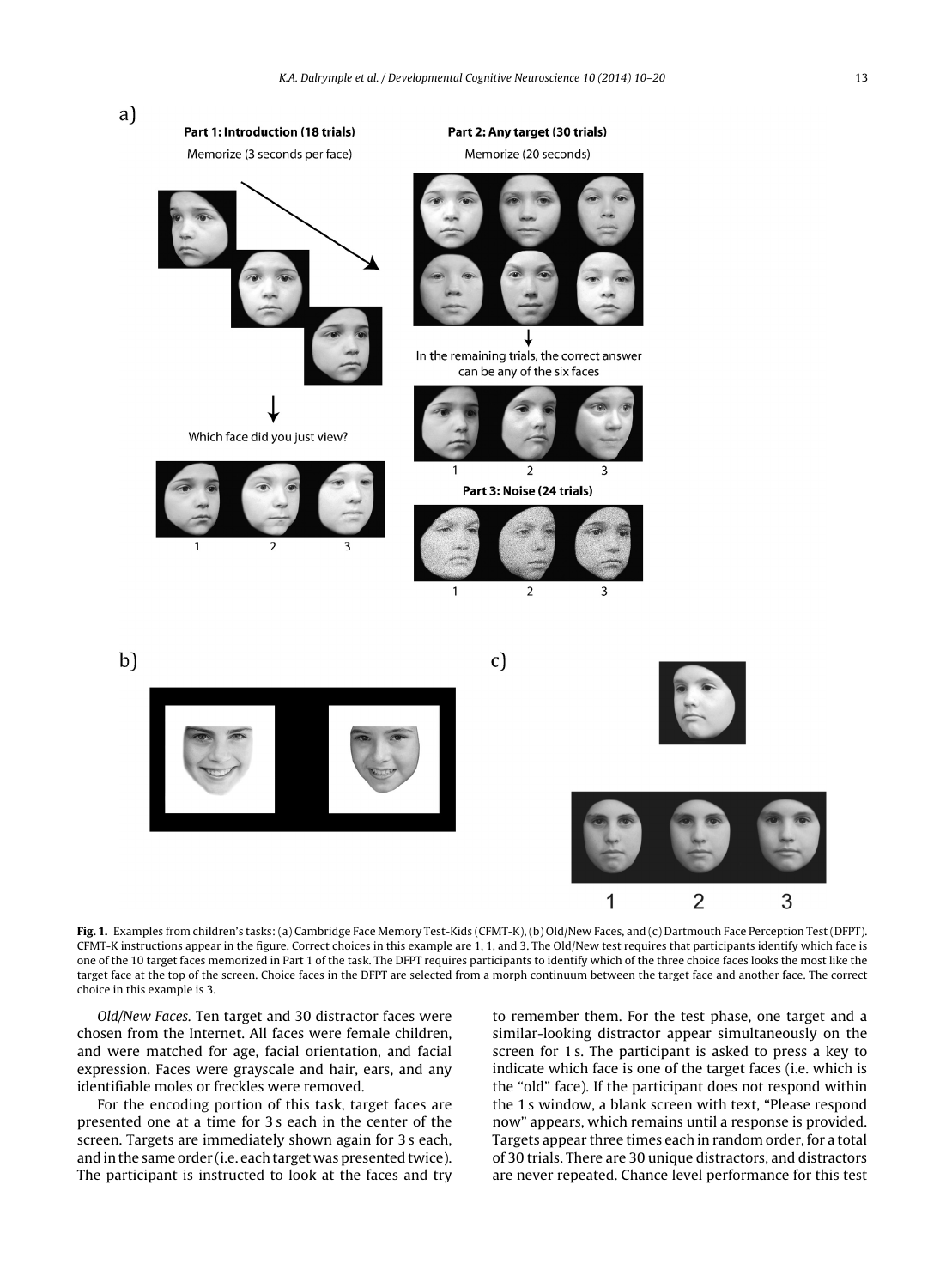<span id="page-5-0"></span>

**Fig. 2.** Scores for control participants and DP participants. Data from typically developing children on Cambridge Face Memory Test-Kids (CFMT-K), Cambridge Bicycle Memory Test (CBMT), Old/New Faces, Old/New Flowers, and the Dartmouth Face Perception Test. For the CFMT-K and CBMT 7–9-year-olds memorized 4 targets and 10–12-year-olds memorized 6 targets. Chance level performance on the CFMT-K, CBMT, and DFPT is 33%; chance on the Old/New tasks is 50%. Circles indicate scores from children with DP; letters identify individual participants. Circles with thick lines indicate scores that were >2 SD below the mean. Error bars indicate standard deviation.

is 50%. Data from a group of 93 typically developing children between 7 and 12 years indicates that this test has acceptable internal consistency (Cronbach's  $\alpha$  = 0.68).

#### 1.1.2.2. Face perception test.

1.1.2.2.1. Dartmouth Face Perception Test (DFPT). Dartmouth Face Perception Test (DFPT). This test begins with three practice trials. In these trials, a cartoon face is presented at the top of the screen facing  $30^\circ$  to the viewer's left. Below the target face are three cartoon faces (frontal views), one of which is the same identity as the target face. The participant is asked to choose the face that looks the most like the target face. This task is loosely based on the Cambridge Face Perception Test (CFPT, [Duchaine](#page-10-0) [et al., 2007b\),](#page-10-0) which involves sorting faces on a continuum from most to least like the target. Pilot testing of the CFPT with children indicated that children had difficulty with the concept of sorting images along a continuum, thus a 3-alternative forced choice method was adopted for the children's DFPT. Like in the CFPT, the target face and choice faces in the DFPT appear at different viewpoints to force reliance on typical face processing procedures by lessening the effectiveness of abnormal strategies such as feature matching [\(Hay and Young, 1982\).](#page-10-0)

The test phase of the DFPT is identical to the practice, except that the eight target faces are male and female faces with neutral expressions chosen from the Dartmouth Database of Children's Faces [\(Dalrymple et al., 2013\).](#page-10-0) Some of these target faces appear in the CFMT-K as distractors, but the two tasks use unique targets. Faces were converted to grayscale and cropped closely to remove hair and ears. Choice faces were created by morphing targets with a distractor face of the same gender. Each morph continuum progressed from the target identity to the distractor identity by increments of 10% (10% target/90% distractor, 20% target/80% distractor, etc.).

On each trial, a target face is presented at the top of the screen facing 30 $<sup>°</sup>$  to the viewer's left. Below the target are</sup> frontal views of three faces from that identity's morph continuum. Each choice face was made up of between 10% and 90% target. The greater the percent difference between the choice faces, the easier the trial, and the exact combination of choice faces was determined through extensive piloting. Each target appears 5 times with different combinations of choice faces from the morph continuum, for a total of 40 trials. The task is to choose the face that most resembles the target face. Participants respond by key press, and there is no time limit. Because the target and choice faces remain on the screen until a response is given, the memory demands of the task are minimal. Chance level performance for this test is 33.3%. Data from 92 typically developing children between 7 and 12 years of age indicates that this test has good internal consistency (Cronbach's  $\alpha$  = 0.84).

#### 1.2. Analysis

Each child's test scores were compared to means from at least 12 children of the same age, with the exception of CN (5-years-old), CM (6-years-old) and OP (6-years-old) whose scores were compared to data from 7-year-olds. We used two methods to compare the children's scores on each task to scores from age-matched control participants. First, we identified accuracy scores that were more than 2 standard deviations below the control mean. Z-scores are plotted in [Fig. 3.](#page-6-0) We then ran Crawford and colleagues' modified t-tests using SINGLIMS software ([Crawford and](#page-10-0) [Garthwaite, 2002; Crawford and Howell, 1998\)](#page-10-0) to compare each child to their age-matched control group. This modified t-test is a more conservative measure of differences between single subjects and control groups with small sample sizes. All t-tests were two-tailed and p-values were compared to  $\alpha$  = 0.05.

Floor effects in the youngest control group (i.e. 7-year-olds) made it difficult to detect scores that were more than 2 standard deviations below the mean. Therefore, although the three youngest DPs (CN, CM, and OP) performed near chance on the face memory tasks, their scores were not significantly below those of controls. For this reason, we will focus on the data from the five oldest DPs, but we provide data from the three younger DPs because they experience difficulties in daily life and their scores on face tests were extremely poor. In contrast, their IQ and object memory scores were relatively high (see Fig. 2), suggesting that they are capable of performing well on similar tests.

Note that it can be misleading to compare the magnitude of the z-scores of children of different ages because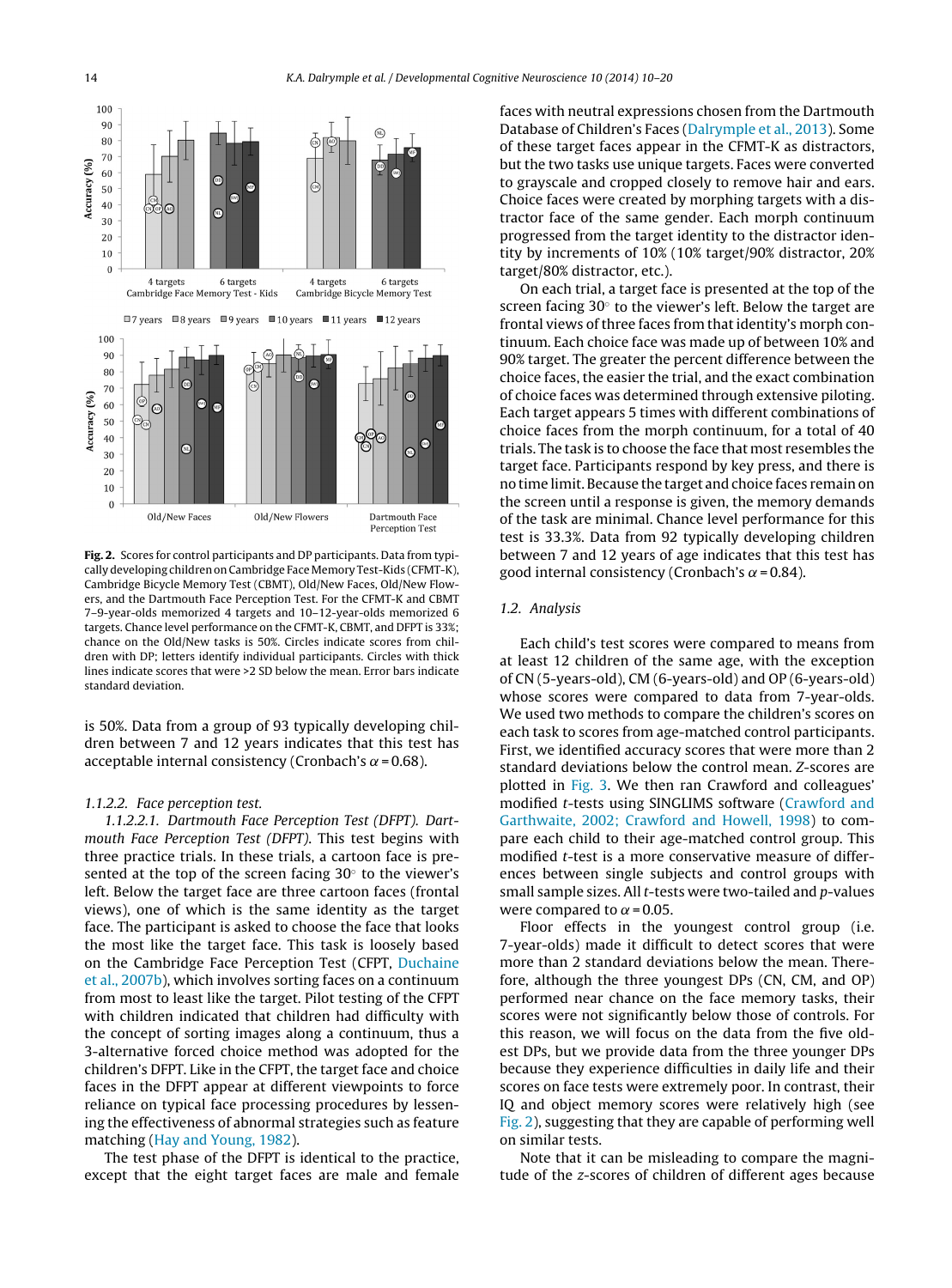<span id="page-6-0"></span>

Fig. 3. Z-scores for children with developmental prosopagnosia on tests of face memory (Old/New Faces, Cambridge Face Memory Test-Kids) and a test of face perception (Dartmouth Face Perception Test). Although the younger children (denoted in yellow) were not more than 2 standard deviations below the mean on the memory tests, their performance was near chance (see [Fig. 2\).](#page-5-0)

of the variability in control means and SDs as a function of age. For example, for the DFPT, the control mean and SD for 8-year-olds ( $n = 15$ ) is  $M = 75.8$ %, SD = 16.2%, while the control mean and standard deviation for 12-year-olds ( $n = 14$ ) is  $M = 89.9\%$ , SD = 6.4%. Thus, the z-score for an 8-year-old who is at chance for this test will be -2.65, while the z-score for a 12-year-old who is similarly at chance on this test will be -8.86. For reference, the means and standard deviations from typically developing children that were used to calculate the z-scores are provided in Supplementary Table 1. [Fig. 2](#page-5-0) shows accuracy for individual DPs and may allow for more meaningful between subjects' comparison.

#### 1.3. Results

Face memory and face perception accuracy scores for all children with DP are presented in Supplementary Table 2 and [Figs. 2 and 3.](#page-5-0) T- and p-values from modified t-tests are also included in Supplementary Table 2. All of the five older children (AO, NL, DD, SWJ, and MF) were more than 2 standard deviations below the control mean on both face memory tests and the face perception test. For the most part, this was in line with results from the modified t-tests, which identified four of five children as scoring significantly below the control mean on the face memory tests, and all five children as scoring significantly below the control mean on the face perception test. AO's face memory scores were borderline (CFMT-K  $p = 0.062$ ; Old/New  $p = 0.065$ ).

The three younger children (CN, CM, and OP) were 2 standard deviations below the control mean on the Dartmouth Face Perception Test and the modified t-tests similarly classified these perception scores as being significantly different from the control group. Although the scores of the younger children were not significantly below control mean on the two tests of face memory, their scores were at, or near chance on these tasks: Chance is 33.3% for the CFMT-K (CN scored 37.5%; CM scored 43.8%; OP scored 37.5%) and 50.0% for the Old/New Faces task (CN scored 50.0%; CM scored 46.7%; OP scored 63.3%).

In contrast to the face memory scores, all children scored normally on the bicycle memory task, and only one (SWJ) scored in the impaired range on the Old/New Flowers task (see Supplementary Table 2). CN, CM, and OP had much higher accuracy for object memory than face memory suggesting that their low face memory scores were not a result of general cognitive factors. Although normal object recognition is not a requirement for a diagnosis of DP (some DPs have comorbid object recognition impairments, [Duchaine and Nakayama, 2005\),](#page-10-0) normal object memory scores provide evidence that participants understood the tasks and were capable of performing them.

#### **2. Study 2: Adults**

# 2.1. Method

#### 2.1.1. Participants

Adult DPs ( $n = 16$ , 11 females) and age-matched controls  $(n=18, 11$  females) were previously reported in a structural imaging study [\(Garrido et al., 2009\).](#page-10-0) Like the children, these participants were recruited through faceblind.org. The mean age of the DPs was  $31.5$  years (SD = 7.4, range 20–46) and the mean age for controls was 28.9 (SD = 5.6, range 23–43). All participants reported being right handed.

#### 2.1.2. Assessment

All adult DPs were assessed at the Institute of Cognitive Neuroscience at University College London. Like the children, adult DPs took two tests of face memory (Cambridge Face Memory Test, [Duchaine and Nakayama,](#page-10-0) [2006a;](#page-10-0) Old/New Faces, [Duchaine and Nakayama, 2005\),](#page-10-0) a test of face perception (Cambridge Face Perception Task, [Duchaine et al., 2007b\),](#page-10-0) and tests of object memory (Old/New Houses, Horses, and Cars). These tests are described below. Results from face tasks can be found in [Table 1,](#page-7-0) [Fig. 4,](#page-7-0) and Supplementary Table 3. Results from object tasks are in Supplementary Table 4. Low-level vision was assessed using the length, size, orientation, and position of gap subscales from the Birmingham Object Recognition Battery (BORB, [Riddoch and Humphreys,](#page-10-0) [1993\).](#page-10-0) These data were previously reported in [Garrido](#page-10-0) [et al. \(2009\),](#page-10-0) but to summarize, the DPs scored normally on all subscales, except DP13, who scored in the impaired range for length match only. This single score is not considered sufficient to suggest the presence of low-level visual impairment in this individual. DP17 was unavailable for BORB assessment.

Supplementary material related to this article can be found in the online version at [http://dx.doi.org/10.1016/](http://dx.doi.org/10.1016/j.dcn.2014.07.003) [j.dcn.2014.07.003](http://dx.doi.org/10.1016/j.dcn.2014.07.003).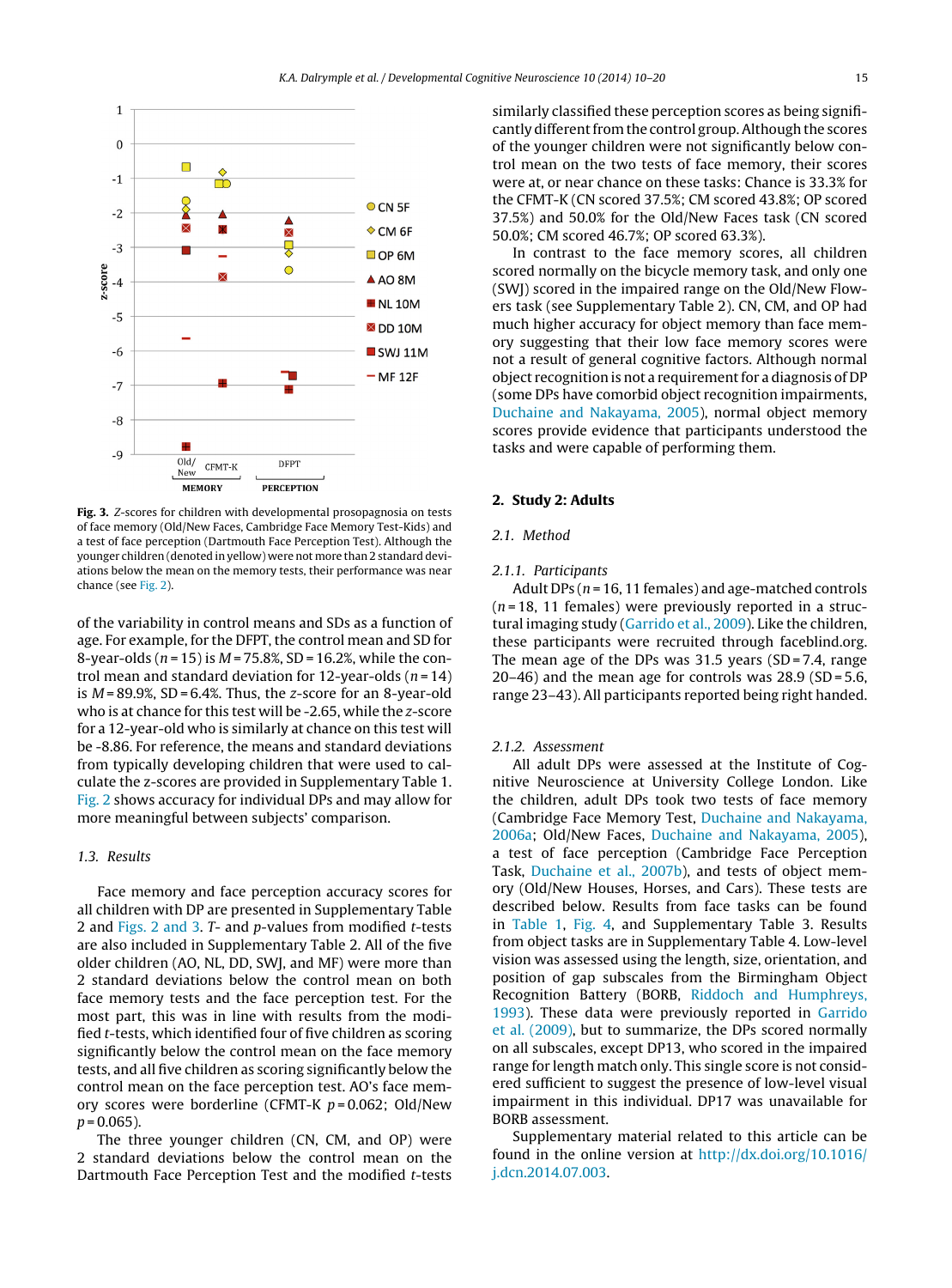<span id="page-7-0"></span>

| Table 1                                                                             |  |  |
|-------------------------------------------------------------------------------------|--|--|
| Data from adults with developmental prosopagnosia and age- and IQ-matched controls. |  |  |

| Participant info      |            | Old/New Faces    | <b>CFMT</b>    | <b>CFPT</b>    |              |
|-----------------------|------------|------------------|----------------|----------------|--------------|
| ID                    | Age/gender | (50%)            | (33%)          | (35%)          | RT(s)        |
| DP14                  | 32F        | 82.0             | $56.9^{\circ}$ | 80.6           | 34           |
| DP <sub>5</sub>       | 20F        | 64.0             | $44.4^{\circ}$ | 76.4           | 30           |
| DP9                   | 33 M       | $74.0^{\degree}$ | 51.4           | 76.4           | 41           |
| <b>DP12</b>           | 24 F       | $70.0^\circ$     | 50.0           | 76.4           | 41           |
| <b>DP10</b>           | 29F        | 56.0             | 36.1           | 72.2           | 26           |
| <b>DP16</b>           | 46F        | 78.0             | 52.8           | 70.8           | 51           |
| DP7                   | 42F        | 82.0             | 51.4           | 66.7           | 38           |
| DP1                   | 27F        | 72.0             | $50.0^\circ$   | 65.3           | 47           |
| DP3                   | 30 M       | 86.0             | $48.6^{\circ}$ | 65.3           | $57*$        |
| DP8                   | 43 M       | <b>88.0</b>      | $44.4^{\circ}$ | 65.3           | 45           |
| DP <sub>6</sub>       | 35 M       | 82.0             | $55.6^*$       | 61.1           | 39           |
| <b>DP13</b>           | 25F        | 58.0             | 38.9           | 59.7           | 24           |
| DP4                   | 24F        | 78.0             | 51.4           | $58.3^{\circ}$ | 18           |
| <b>DP17</b>           | 36 M       | $70.0^\circ$     | $40.3^{\circ}$ | $55.6^*$       | 39           |
| <b>DP15</b>           | 27F        | $78.0^{\degree}$ | 56.9           | $50.0*$        | 46           |
| DP <sub>2</sub>       | 31F        | 78.0             | 59.7           | 43.1           | $55^{\circ}$ |
| Controls <sup>a</sup> | 28.9(5.7)  | 96.7(3.4)        | 89.3(6.9)      | 79.2(8.5)      | 32(9.6)      |

Note: Data were previously reported in [Garrido et al. \(2009\); h](#page-10-0)ere it is sorted by CFPT scores. CFMT = Cambridge Face Memory Test; CFPT = Cambridge Face Perception Test. Chance level performance on these tests is indicated in parentheses. RTs are mean per trial. Bold indicates scores > 2SD above (RT) or below (accuracy) the control mean.

Controls ( $n = 18$ , 11 females) means (SD).

Scores significantly different from control group based on modified t-statistics (two-tailed,  $\alpha$  = 0.05; [Crawford and Garthwaite, 2002; Crawford and](#page-10-0) [Howell, 1998\).](#page-10-0)



**Fig. 4.** Z-scores for adults with developmental prosopagnosia on a test of face memory (Cambridge Face Memory Test) and a test of face perception (Cambridge Face Perception Test). Face memory scores plot accuracy, face perception scores plot accuracy and reaction time (RT). Z-scores for RT were multiplied by −1 so that slower than average performance is assigned a negative value. Darker colors represent individuals with normal CFPT accuracy scores; lighter colors represent individuals with CFPT accuracy scores that were >2 SD below the control mean.

#### 2.1.2.1. Face memory tests.

2.1.2.1.1. Cambridge Face Memory Test. The Cambridge Face Memory Test (CFMT) is described in [Duchaine](#page-10-0) [and Nakayama \(2006a\).](#page-10-0) It has the same format as the Cambridge Face Memory Test-Kids with six target faces, but uses adult faces instead of children's faces.

Old/New Faces The Old/New Faces task is described in [Duchaine and Nakayama \(2005\).](#page-10-0) Ten target and thirty non-target faces were chosen from yearbook photographs. All faces were female, grayscale, and cropped so that very little or no hair was visible. To achieve a standard pose, some of the images were flipped or rotated.

For the study portion of the task, the participant is presented with the 10 target items for 3s per item. The 10 items are presented twice in the same order to improve encoding. During the test phase, the participant is presented with items one at a time and is asked to respond whether an item was a target item (old) or a non-target item (new) as quickly as possible with a mouse click. A total of 50 test items are presented consisting of 20 target items (10 targets  $\times$  2 presentations) and 30 non-targets (30 non-targets  $\times$  1 presentation). Chance level performance is 50%.

## 2.1.2.2. Face perception test.

2.1.2.2.1. Cambridge Face Perception Test (CFPT). Cambridge Face Perception Test (CFPT). The Cambridge Face Perception Test is described in detail in [Duchaine](#page-10-0) [et al. \(2007b\). I](#page-10-0)t is a computerized sorting task in which participants arrange six facial images according to their similarity to a target face. The images were created by morphing six different individuals with each target face. The images contain 88%, 76%, 64%, 52%, 40%, and 28% of the target face. On each trial, the participant is presented with a 3/4 profile view of a target face above frontal views of six men's faces in a random order. The target face and sort faces appear at different viewpoints to lessen the effectiveness of feature matching ([Hay and Young, 1982\).](#page-10-0) The participant is given one minute to sort the images from most to least like the target face. Eight different sorts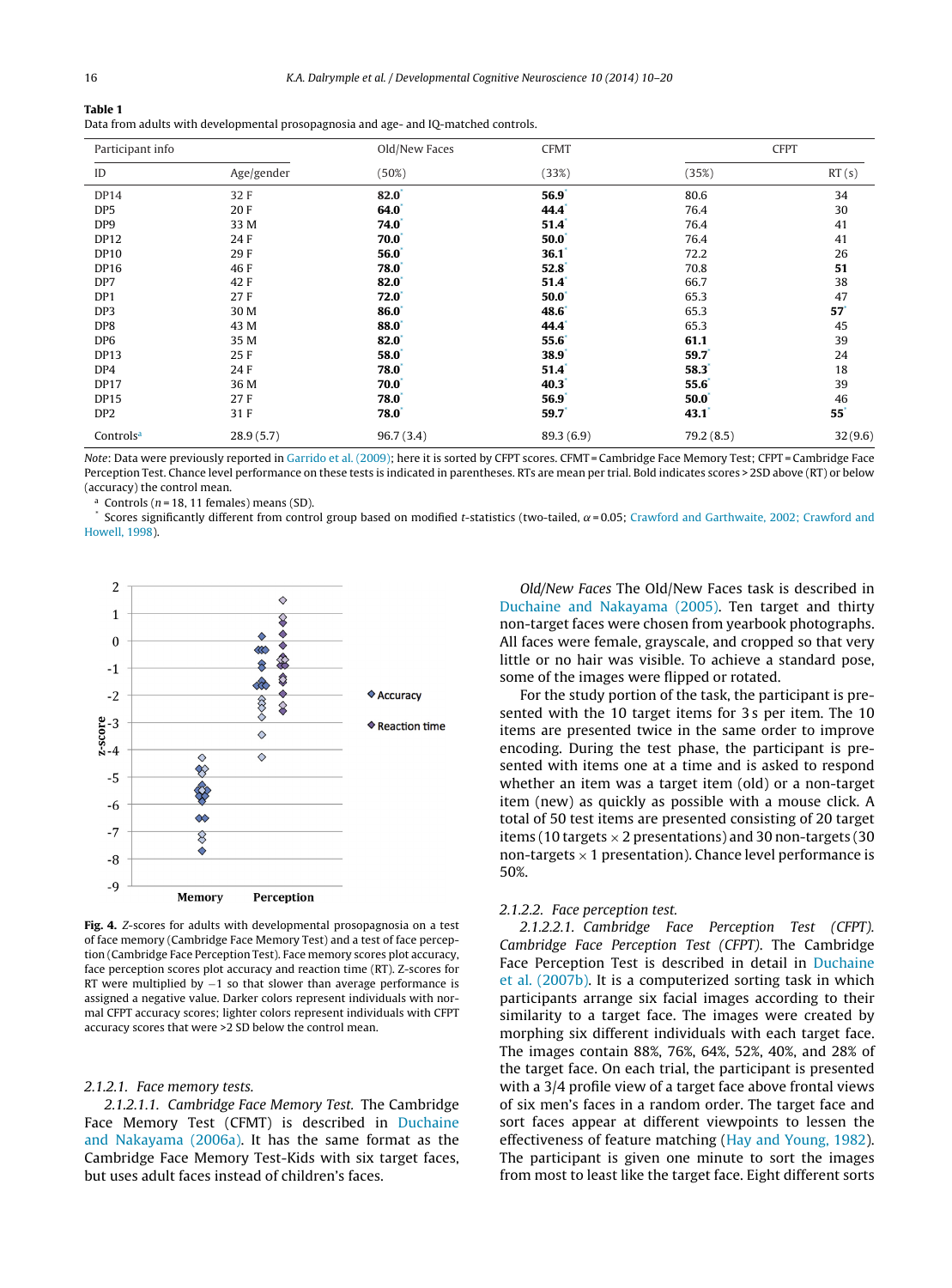are presented both upright and inverted, with upright and inverted trials intermixed. One upright and one inverted practice trial is presented at the start of the test.

Scores for each item are computed by summing the deviations from the correct position for each face. For example, if a face is one position from its correct position, that is one error, if it is three positions away, that is three errors. Scores for the eight upright items and the eight inverted items are computed to determine total number of upright and inverted errors. The maximum number of errors on the eight trials is 144. Accuracy is computed by subtracting a participant's error score from the maximum number of errors and dividing this difference by the maximum number of errors (i.e. max errors - participant errors/max errors). Performance at chance is 35%.

#### 2.2. Analysis

Individuals in our adult prosopagnosia group were identified as being prosopagnosic in a previous report [\(Garrido](#page-10-0) [et al., 2009\).](#page-10-0) Like with the child DPs, we again used two methods to compare the adult scores to scores from the 18 IQ and age-matched control participants from [Garrido](#page-10-0) [et al. \(2009\). F](#page-10-0)irst, we identified CFMT, Old/New, and CFPT accuracy scores that were more than 2 standard deviations below the control mean, and CFPT reaction times that were more than 2 standard deviations above the control mean. We then used modified t-tests [\(Crawford and](#page-10-0) [Garthwaite, 2002; Crawford and Howell, 1998\)](#page-10-0) to compare each prosopagnosic to the control group on the same measures. All t-tests were two-tailed and p-values were compared to  $\alpha$  = 0.05.

## 2.3. Results

Scores from adult DPs and controls are presented in [Table 1](#page-7-0) and [Fig. 4.](#page-7-0) T- and p-values from modified t-tests are in Supplementary Table 3. Again, the two methods of comparing DPs to controls were largely consistent: all DPs were more than 2 standard deviations below the control mean on the CFMT and Old/New Faces tasks, indicating impaired face memory. All CFMT and Old/New Faces scores were significantly below the control mean (all  $p < 0.025$ ). In contrast, only 6 of the 16 DPs were more than 2 standard deviations below the control mean on the CFPT, indicating that at least 10 of the DPs scored normally on this measure of face perception. Using the modified t-tests, five of the 16 adult DPs scored significantly below the control mean on this task (DP6 was borderline:  $p = 0.054$ ). Six of the adult DPs were within 1 SD of the control mean, and one scored above the control mean. We feel especially confident that these six DPs have normal facial identity perception because the performance of the control group was particularly good on this task compared to a previously reported control group: the mean for the control group used here was  $79.2%$  (SD = 8.5) whereas the mean for the control group in [Duchaine et al. \(2007a\)](#page-10-0) was 74.5%  $(SD = 8.5)$ .

To confirm a dissociation between face memory and face perception in the 10 DPs who scored normally on the CFPT, we used [Crawford and Garthwaite's \(2007\)](#page-10-0) Bayesian Standardized Difference Test to test whether, for each DP, the difference between scores on CFMT and CFPT was significantly larger than the mean difference between scores observed in controls. For all ten DPs, there was a significant difference between performance on the two tasks (all  $p < 0.004$ ).

To determine whether normal accuracy on the CFPT could be accounted for by abnormally slow performance, we looked at the response times of the 10 DPs who scored in the normal range on this task. Two of these DPs had reaction times in that were more than 2 standard deviations above the mean and only one had a score that was significantly greater than the control group according to the modified t-tests (DP3:  $p = 0.021$ ). Furthermore, as a group, the 10 DPs who scored in the normal range on the CFPT showed inversion effects ( $M = 22.4$ , SD = 7.5) that were comparable to those of the controls  $(M = 25.6, SD = 15.4)$ ,  $t(26) = 0.62$ ,  $p = 0.538$ , and therefore indicative of the engagement of normal face processing procedures [\(Yin, 1969\)](#page-11-0) rather than the use of feature matching strategies that do not depend on face processing.

# **3. Discussion**

We measured the face perception and face memory abilities of eight children and 16 adults with developmental prosopagnosia (DP) to determine whether these components of face recognition are dissociable in DP. All of the children had impairments to both face perception and face memory, showing no evidence of a dissociation between these abilities. In contrast, at least half of the adults had face perception scores in the normal range, despite scoring in the impaired range on tests of face memory. The majority of these adults had normal reaction times and inversion effects on the face perception task, suggesting that they did not use alternative or abnormal strategies to achieve their normal accuracy scores. Thus, in contrast to the data from the children, the data from adults suggest that face perception and face memory are dissociable in DP and are consistent with data from adults with acquired prosopagnosia who have similarly shown two subtypes of the disorder, with some impaired at both face perception and face memory [\(Barton et al., 2004, 2002; Dalrymple](#page-10-0) [et al., 2011; De Renzi et al., 1991\)](#page-10-0) and others with normal face perception despite impairments of face memory [\(Barton et al., 2004, 2002; Dalrymple et al., 2011; De Renzi](#page-10-0) [et al., 1991; Tippett et al., 2000\).](#page-10-0) Taken together, our results suggest the proportion of DP kids with normal face perception may be lower than the proportion seen in adults with DP. Note though that although the findings raise the possibility that perceptual deficits are more common in DP children than adults, we expect children with normal facial identity perception will be identified in future work. Below we will first consider some basic methodological explanations for our results, but ultimately we will suggest that our findings may be best explained by more theoretical accounts of the data.

From a methodological standpoint, the difference between the child and adult DPs could be explained by a sampling bias. Our sample of children with DP was relatively small  $(n=8)$  so we may have tested a biased sample of children by chance. If we assume the adult sample provides a representative distribution of DPs with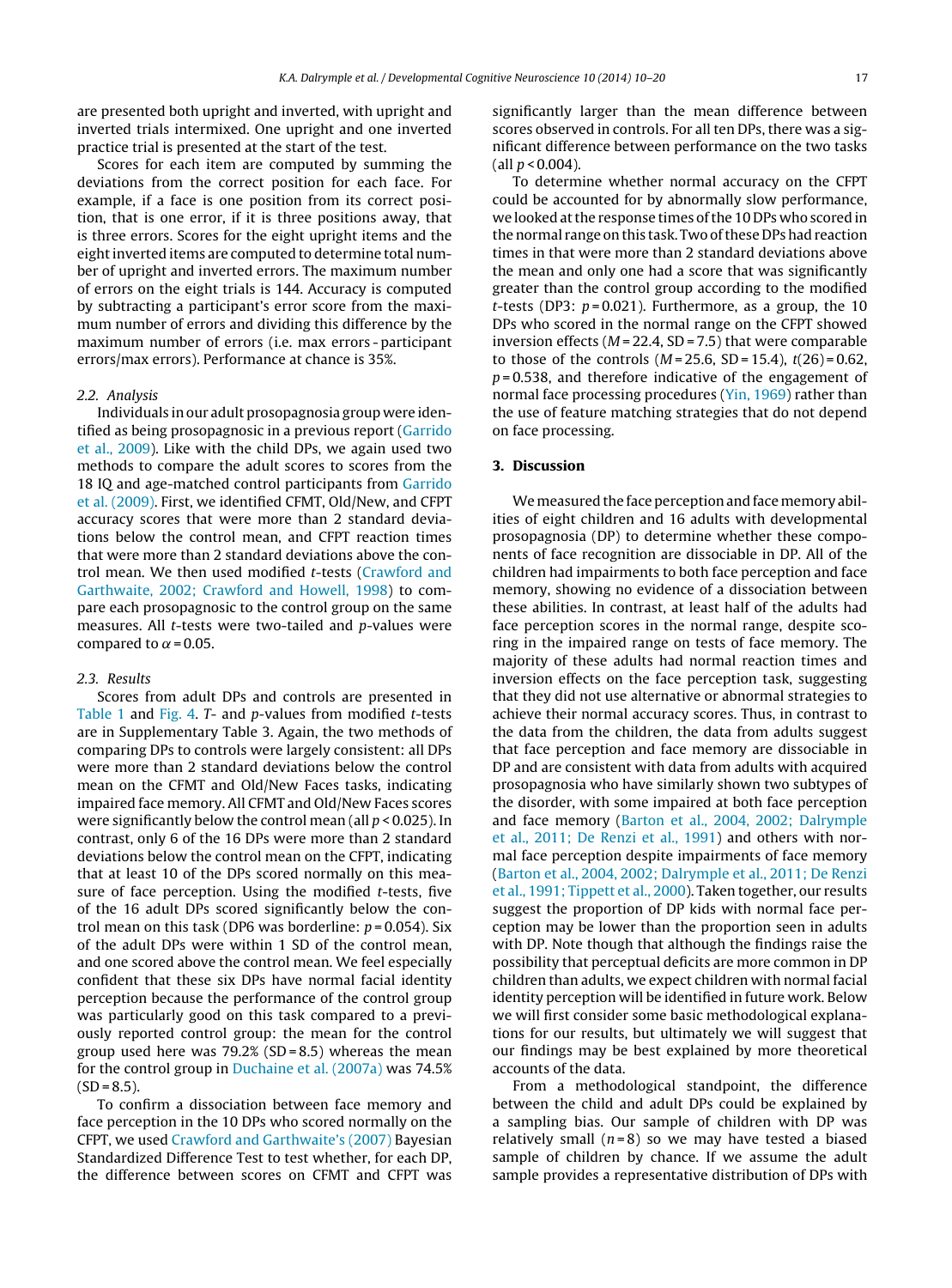normal and impaired facial identity perception, we can estimate the probability of testing a group eight DPs who all have impaired face perception. Six out of the 16 adult DPs (37.5%) had impaired face perception, making the probability of sampling eight other DPs who all have impaired face perception extremely small  $(p < 0.001)$ . To be more conservative, we could classify normal performance as scores within one standard deviation of the mean (six of our adult DPs). In this case the probability of sampling eight new DPs with impaired perception remains small  $(p=0.023)$ . While these probabilities are rough estimates based on the present sample, they suggest it is unlikely that our finding that all eight children with DP had impaired face perception was due to chance.

A secondmethodological explanation for our data is that a systematic factor affected which participants came to the attention of our lab. Our sample of children was drawn from a list of children whose parents contacted us because they believe their child has face recognition deficits. It is possible that the combination of impaired face perception and face memory is more noticeable in daily life than face memory impairments alone and that we were therefore only contacted by parents whose children are impaired with both aspects of face recognition. However, the adults with DP were also self-selected, meaning that this argument would be expected to apply to both samples. That is, if the combination of face perception and face memory deficits is indeed more noticeable in daily life than face memory deficits alone, then we would expect our adult sample to contain a higher proportion of individuals who experience both deficits than those who have normal face perception with impaired face memory. Instead we found that adult DPs with perceptual deficits made up less than half of our adult sample. Moreover, it is unclear why deficits with perception and memory would be more noticeable in daily life than deficits with face memory alone.

An additional methodological explanation for our data is that the perceptual tests used with children and adults measure different abilities. Both tests require comparison of a target face to morphed test faces shown from different views, but the tests did differ in the number of test faces presented and the responses required. Children chose which one of three faces looked most like the target face whereas adults sorted six faces in terms of similarity to the target face. The reason for the difference in methodology is that children, particularly the younger ones, had difficulties with the concept of sorting on a continuum. It is possible that the different tests engage very different perceptual processes, but given the similarity of the tests, we believe that is unlikely.

Methodological considerations aside, we believe that these data may provide new insights into the developmental trajectory of DP. Specifically, our data raise the following question: how can a single subtype of child DPs (i.e. all showing impairments of face perception and face memory) develop into two subtypes of adult DPs (i.e. those who are impaired at both face perception and face memory, versus those who are impaired at face memory alone)?

One answer to this question is that face perception can improve over time in some children with DP. Although [Weigelt et al. \(2014\)](#page-10-0) reported that normal face

perception follows the same developmental trajectory as object perception, it is possible that children with DP can show delayed development of face perception, while their face memory remains poor into adulthood. In other words, children with DP might "outgrow" their face perception deficits. This would suggest that a subset of our child sample could show improved scores on our perception tasks later in life. Longitudinal work is needed to test this possibility.

An alternative, though not mutually exclusive, answer to the question posed above is that we are failing to detect children whose deficits are restricted to face memory alone. This explanation is related to [Weigelt et al.'s \(2014\)](#page-10-0) finding that normal face memory is slow to develop relative to memory for other classes of objects. Specifically, it is possible that in childhood, some individuals have normal face perception, and poor, but not impaired, face memory relative to their peers (i.e. because their peers also have relatively poor face memory). Yet as their peers show improvements for face memory with age, these individuals may continue to struggle with face memory, at which point they would be measurably impaired. Indeed, parents of some children we have tested have provided anecdotal evidence that their child has face recognition difficulties, but upon testing, their child performed within the normal range for both face perception and face memory. Testing the possibility of later emergence of face memory impairments would require more sensitive measures of face memory for younger children (i.e. to identify memory impairments at a younger age), or longitudinal follow-up with children who anecdotally struggle with face recognition in daily life, yet perform in the low but normal range our tests of face perception and memory.

In addition to raising questions about the developmental trajectory of DP, our results have implications for our understanding of DP, and the development of condition-specific treatment for children and adults with face recognition deficits. The finding that perception is impaired in all cases of childhood DP, but only in half of the adults with DP, suggests the possibility that face perception can improve or recover prior to, or during, adulthood. Moreover, we believe it is generally assumed that children with DP inevitably become adults with DP, but our findings raise the question of whether both face perception and face memory can improve (i.e. that DP can resolve itself over time). Longitudinal work with children with DP is needed to test these possibilities. With regards to treatment, our results suggest that training strategies should target both face perception and face memory in children with DP. In contrast, treatment strategies for adults should vary according to individual needs: those with perceptual impairments should receive training targeted at face perception and face memory, while those with normal face perception should focus on improving their memory for faces. Ultimately, targeting individual needs should lead to more positive treatment outcomes.

#### **Conflict of interest statement**

The authors have no conflict of interest to report.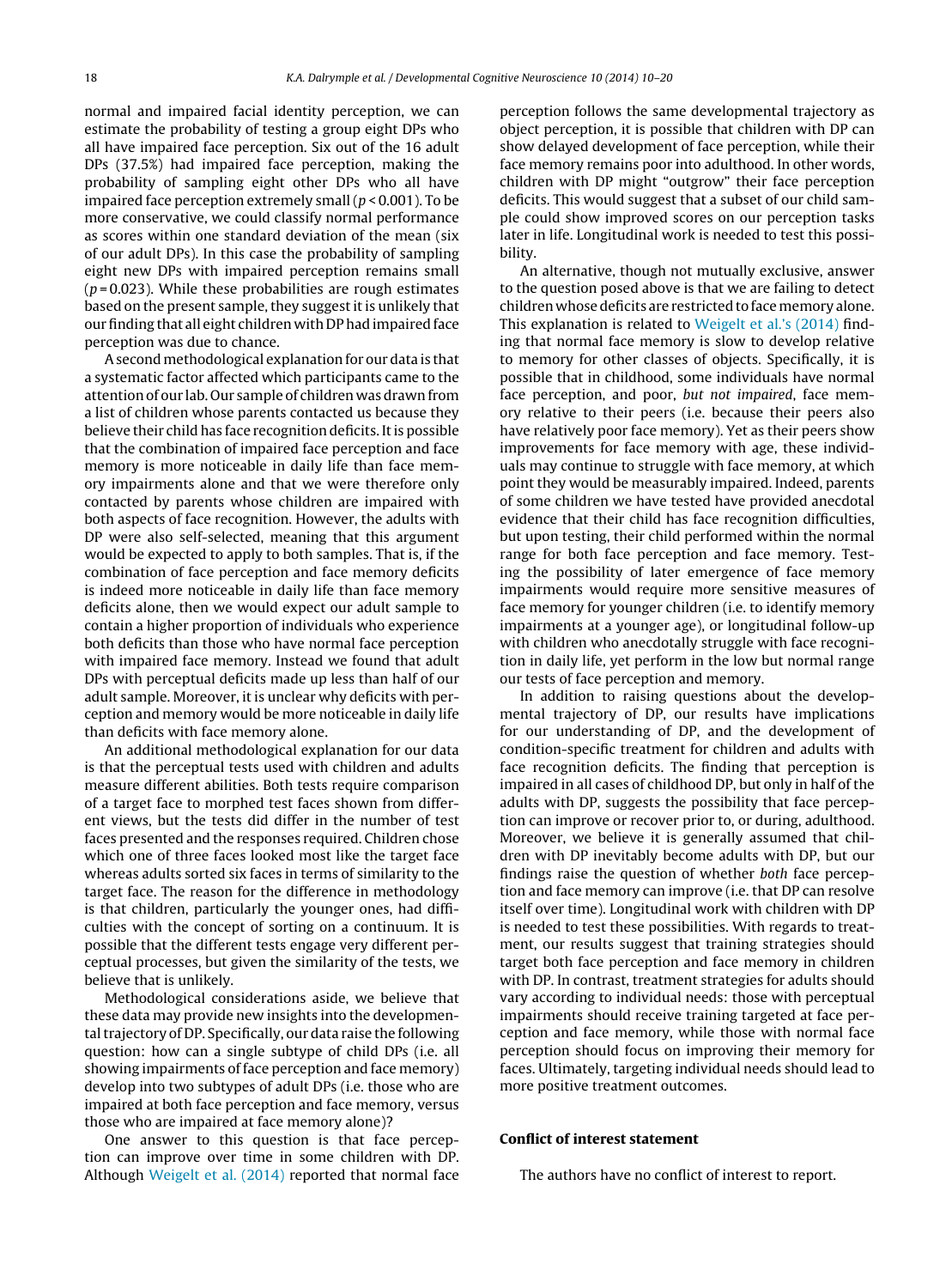#### <span id="page-10-0"></span>**Acknowledgements**

KAD was supported by an Economic and Social Research Council (ESRC) grant awarded to BD (grant number RES-062-23-2426). We thank Joe DeGutis for his feedback on our findings and Zachary Potter for his technical assistance. We also thank the adult and child participants and their families for their involvement in this study.

#### **References**

- Ariel, R., Sadeh, M., 1996. Congenital visual agnosia and prosopagnosia in a child. Cortex 12, 76–82.
- Barton, J., 2003. Disorders of face perception and recognition. Clin. Neurol. 21 (2), 521–548.
- Barton, J., 2008. Structure and function in acquired prosopagnosia: lessons from a series of 10 patients with brain damage. J. Neuropsychol. 2, 197–225.
- Barton, J., Cherkasova,M., 2003. Face imagery and its relation to perception and covert recognition in prosopagnosia. Neurology 61, 220–225.
- Barton, J., Cherkasova, M., Hefter, R., 2004. The covert priming effect of faces in prosopagnosia. Neurology 63, 2062–2068.
- Barton, J., Press, D., Keenan, J., O'Connor, M., 2002. Lesions of the fusiform face area impair perception of facial configuration in prosopagnosia. Neurology 58, 71–78.
- Behrmann, M., Avidan, G., 2005. Congenital prosopagnosia: face-blind from birth. Trends Cogn. Sci. 9 (4), 180–187.
- Behrmann, M., Avidan, G., Marotta, J., Kimchi, R., 2005. Detailed exploration of face-related processing in congenital prosopagnosia: 1. Behavioral findings. J. Cogn. Neurosci. 17 (7), 1130–1149.
- Bodamer, J., 1947. Die prosop-agnosia. Arch. Psychiatr. Nervenkr. 179, 6–53.
- Bowles, D., McKone, E., Dawel, A., Duchaine, B., Palermo, R., Schmalzl, L., Yovel, G., 2009. Diagnosing prosopagnosia: effects of ageing, sex, and participant-stimulus ethnic match on the Cambridge Face Memory Test and the Cambridge Face Perception Test. Cogn. Neuropsychol. 26, 423–455.
- Bruce, V., Young, A., 1986. Understanding face recognition. Br. J. Psychol. 77, 305–327.
- Brunsdon, R., Coltheart, M., Nickels, L., Joy, P., 2006. Developmental prosopagnosia. A case analysis and treatment study. Cogn. Neuropsychol. 23 (6), 822–840.
- Busigny, T., Van Belle, G., Jemel, B., Hosein, A., Joubert, S., Rossion, B., 2014. Face-specific impairment in holistic perception following focal lesion of the right anterior temportal lobe. Neuropsychologia 56, 312–333.
- Chatterjee, G., Nakayama, K., 2012. Normal facial age and gender perception in developmental prosopagnosia. Cogn. Neuropsychol. 29 (5–6), 482–502.
- Crawford, J., Garthwaite, P., 2002. Investigation of the single case in neuropsychology: confidence limits on the abnormality of test scores and test score differences. Neuropsychologia 40, 1196–1208.
- Crawford, J., Garthwaite, P., 2007. Comparison of a single case to a control or normative sample in neuropsychology: development of a Bayesian approach. Cogn. Neuropsychol. 24 (4), 343–372.
- Crawford, J., Howell, D., 1998. Comparing an individual's test score against norms derived from small samples. Clin. Neuropsychol. 12 (4), 482–486.
- Dalrymple, K., Corrow, S., Yonas, A., Duchaine, B., 2012. Developmental prosopagnosia in childhood. Cogn. Neuropsychol. 29 (5–6), 393–418.
- Dalrymple, K.A., Fletcher, K., Corrow, S., das Nair, R., Barton, J., Yonas, A., Duchaine, B., 2014. "A room full of strangers every day": The psychosocial impact of developmental prosopagnosia on children and their families. J. Psychosom. Res. 77 (2), 144–150.
- Dalrymple, K., Gomez, J., Duchaine, B., 2013. The Dartmouth Database of Children's Faces: acquisition and validation of a new face stimulus set. PLOS ONE 8 (11), e79131.
- Dalrymple, K., Oruc, I., Duchaine, B., Pancaroglu, R., Fox, C., Iaria, G., Barton, J., 2011. The anatomic basis of the right face-selective N170 in acquired prosopagnosia: a combined ERP/fMRI study. Neuropsychologia 49, 2553–2563.
- Damasio, A., Tranel, D., Damasio, H., 1990. Face agnosia and the neural substrates of memory. Annu. Rev. Neurosci. 13, 89–109.
- Davies-Thompson, J., Pancaroglu, R., Barton, J., 2014. Acquired prosopagnosia: structural bias and processing impairments. Front. Biosci. E6, 159–174.
- de Haan, E.H., Campbell, R., 1991. A fifteen year follow-up of a case of developmental prosopagnosia. Cortex 27, 489–509.
- De Renzi, E., Faglioni, P., Grossi, D., Nichelli, P., 1991. Apperceptive and associative forms of prosopagnosia. Cortex 27, 213–221.
- Duchaine, B., Germine, L., Nakayama, K., 2007a. Family resemblance: ten family members with prosopagnosia and within-class object agnosia. Cogn. Neuropsychol. 24, 419–430.
- Duchaine, B., Nakayama, K., 2004. Developmental prosopagnosia and the Benton Facial Recognition Test. Neurology 62, 1219–1220.
- Duchaine, B., Nakayama, K., 2005. Dissociations of face and object recognition in developmental prosopagnosia. J. Cogn. Neurosci. 17 (2), 249–261.
- Duchaine, B., Nakayama, K., 2006a. The Cambridge Face Memory Test: results from neurologically intact individuals and an investigation of its validity using inverted stimuli and prosopagnosic participants. Neuropsychologia 44 (4), 576–585.
- Duchaine, B., Nakayama, K., 2006b. Developmental prosopagnosia: a window to content-specific face processing. Curr. Opin. Neurobiol. 16, 166–173.
- Duchaine, B., Yovel, G., Nakayama, K., 2007b. No global processing deficit in the Navon task in 14 developmental prosopagnosics. Soc. Cogn. Affect. Neurosci. 2, 104–113.
- Farah, M.J., 2004. Visual Agnosia, 2nd ed. MIT Press, USA.
- Fox, C., Iaria, G., Barton, J., 2008. Disconnection in prosopagnosia and face processing. Cortex 44, 996–1009.
- Garrido, L., Furl, N., Draganski, B., Weiskopf, N., Stevens, J., Tan, G., Duchaine, B., 2009. Voxel-based morphometry reveals reduced grey matter volume in the temporal cortex of developmental prosopagnosics. Brain 132, 3443–3455.
- Gobbini, M., Haxby, J., 2007. Neural systems for recognition of familiar faces. Neuropsychologia 45, 32–41.
- Haxby, J., Hoffman, E., Gobbini, M., 2000. The distributed human neural system for face perception. Trends Cogn. Sci. 4 (6), 223–233.
- Hay, D., Young, A., 1982. The human face. In: Ellis, A.W. (Ed.), Normality and Pathology in Cognitive Functions. London, Academic Press.
- Humphreys, K., Avidan, G., Behrmann, M., 2007. A detailed investigation of facial expression processing in congenital prosopagnosia as compared to acquired prosopagnosia. Exp. Brain Res. 176, 356–373.
- Jones, R.D., Tranel, D., 2001. Severe developmental prosopagnosia in a child with superior intellect. J. Clin. Exp. Neuropsychol. 23 (3), 265–273.
- Joy, P., Brunsdon, R., 2002. Visual agnosia and prosopagnosia in childhood: a prospective case study. Child Neuropsychol. 8 (1), 1–15.
- Lissauer, H., 1890. Ein Fall von Seelenblindheiten nebst einen Beitrage zur Theorie derselben. Arch. Psychiatr. Nervenkr. 21, 222–270.
- McConachie, H., 1976. Develpmental prosopagnosia. A single case report. Cortex 12, 76–82.
- McKone, E., Hall, A., Pidcock, M., Palermo, R., Wilkinson, R., Rivolta, D., O'Connor, K., 2011. Face ethnicity and measurement reliability affect face recognition performance in developmental prosopagnosia: evidence from the Cambridge Face Memory Test-Australian. Cogn. Neuropsychol. 28 (2), 109–146.
- Newcombe, F., 1979. The processing of visual information in prosopagnosia and acquired dyslexia: functional versus physiological interpretation. In: Osborne, D.J., Gruneberg, M.M., Reiser, J.R. (Eds.), Research in Psychology and Medicine, 1. Academic Press, London, pp. 315–322.
- Nunn, J., Postma, P., Pearson, R., 2001. Developmental prosopagnosia: should it be taken at face value? Neurocase  $7(1)$ , 15–27.
- Palermo, R., Willis, M., Rivolta, D., McKone, E., Wilson, C., Calder, A., 2011. Impaired holistic coding of facial expression and facial identity in congenital prosopagnosia. Neuropsychologia 49, 1226–1235.
- Riddoch, J., Humphreys, G., 1993. BORB: Birmingham Object Recognition Battery. Erlbaum, Hove, UK.
- Schmalzl, L., Palermo, R., Green, M., Brunsdon, R., Coltheart, M., 2008. Training of familiar face recognition and visual scan paths for faces in a child with congenital prosopagnosia. Cogn. Neuropsychol. 25 (5), 704–729.
- Stollhoff, R., Jost, J., Elze, T., Kennerknecht, I., 2011. Deficits in long-term recognition memory reveal dissociated subtypes in congenital prosopagnosia. PLoS ONE 6 (1), e15702.
- Susilo, T., Duchaine, B., 2013. Advances in developmental prosopagnosia research. Curr. Opin. Neurobiol. 23 (3), 423–429.
- Tippett, L., Miller, L., Farah, M.J., 2000. Prosopamnesia: a selective impairment in face learning. Cogn. Neuropsychol. 17, 241–255.
- Wechsler, D., 2011. Wechsler Abbreviated Scale of Intelligence (WASI-II). Pearson, USA.
- Weigelt, S., Koldewyn, K., Dilks, D., Balas, B., McKone, E., Kanwisher, N., 2014. Domain-specific development of face memory but not face perception. Dev. Sci. 17 (1), 47–58.